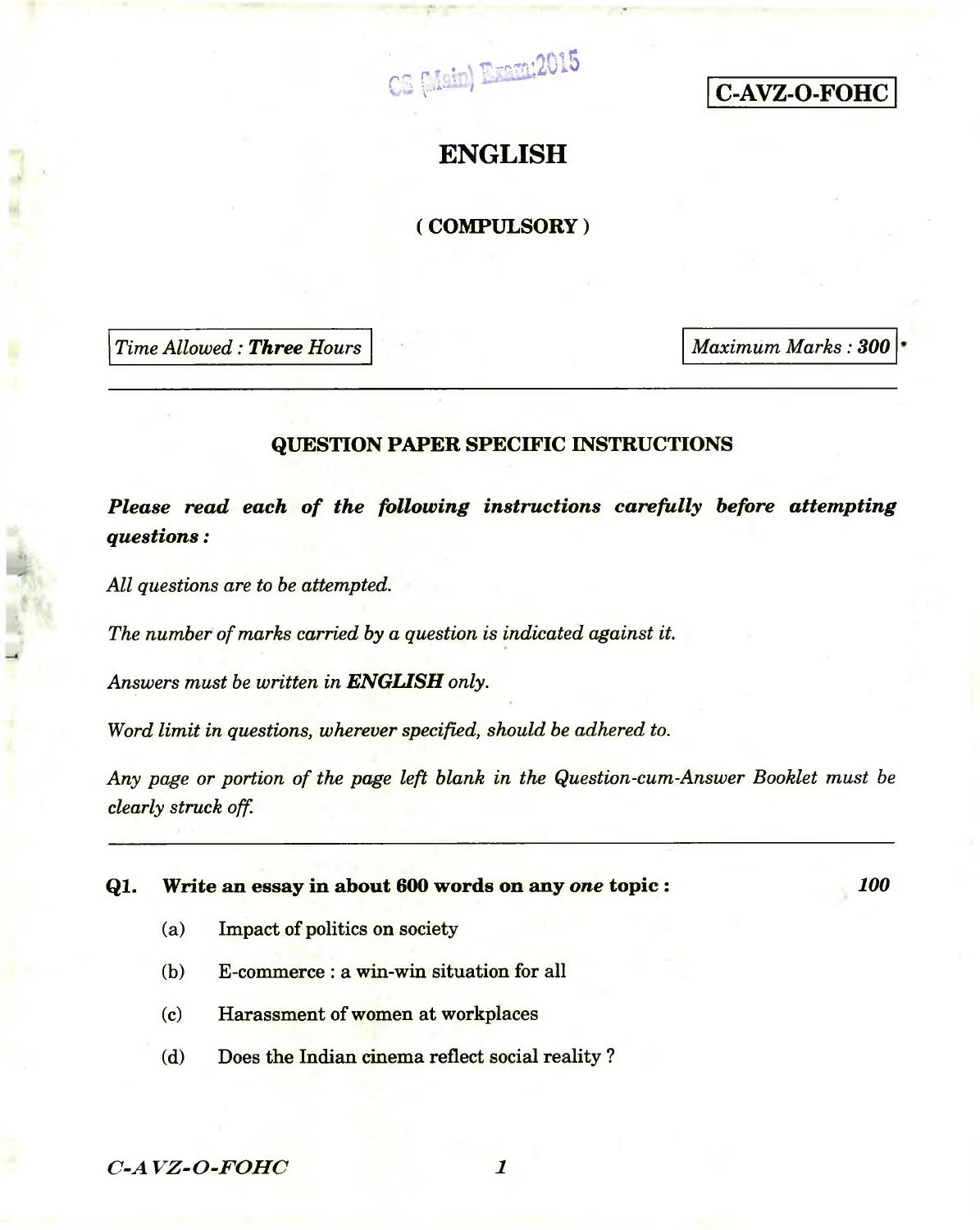**Q2. Read carefully the passage given below and write your answers to the questions that follow in clear, correct and concise language :** *15x5=75*

A desert is a barren area of land where little precipitation occurs and consequently living conditions are threatening for plant and animal life. The lack of vegetation exposes the vulnerable surface of the ground to the processes of denudation. About one-third of the land surface of the world is arid or semi-arid. Deserts are usually hot and barren places; yet they are also beautiful. A few plants, rocks and dusty red-brown soil make up the ingredients of most North American deserts where there is sufficient food and water for certain animals to survive. Deserts cover more than one-fifth of the Earth's land and they are found on every continent. A place that receives less than 10 inches of rain per year is normally considered a desert. They are part of a wider classification of regions called "dry land". These areas exist under a moisture deficit, which means they repeatedly lose more moisture through evaporation than they receive from annual precipitation.

Deserts are biologically rich habitats with a vast array of animals and plants that have adapted to harsh conditions there. Some deserts are among the planet's last remaining areas of total wilderness. Yet more than one billion people, one-sixth of the Earth's population, actually live in the desert regions.

Despite the common notion of deserts as dry and hot, there are cold deserts as well. One famous dry and hot place in the world with no visible rock or plant and barely any water is the Sahara desert. It is the largest hot desert in the world that reaches temperatures of up to 122 degrees Fahrenheit during the day. Some deserts are very cold, like the Gobi desert in Asia and the desert on the continent of Antarctica. Only about 10 percent of deserts are covered by sand dunes. The driest deserts get less than half an inch of precipitation each year and that is from condensed fog.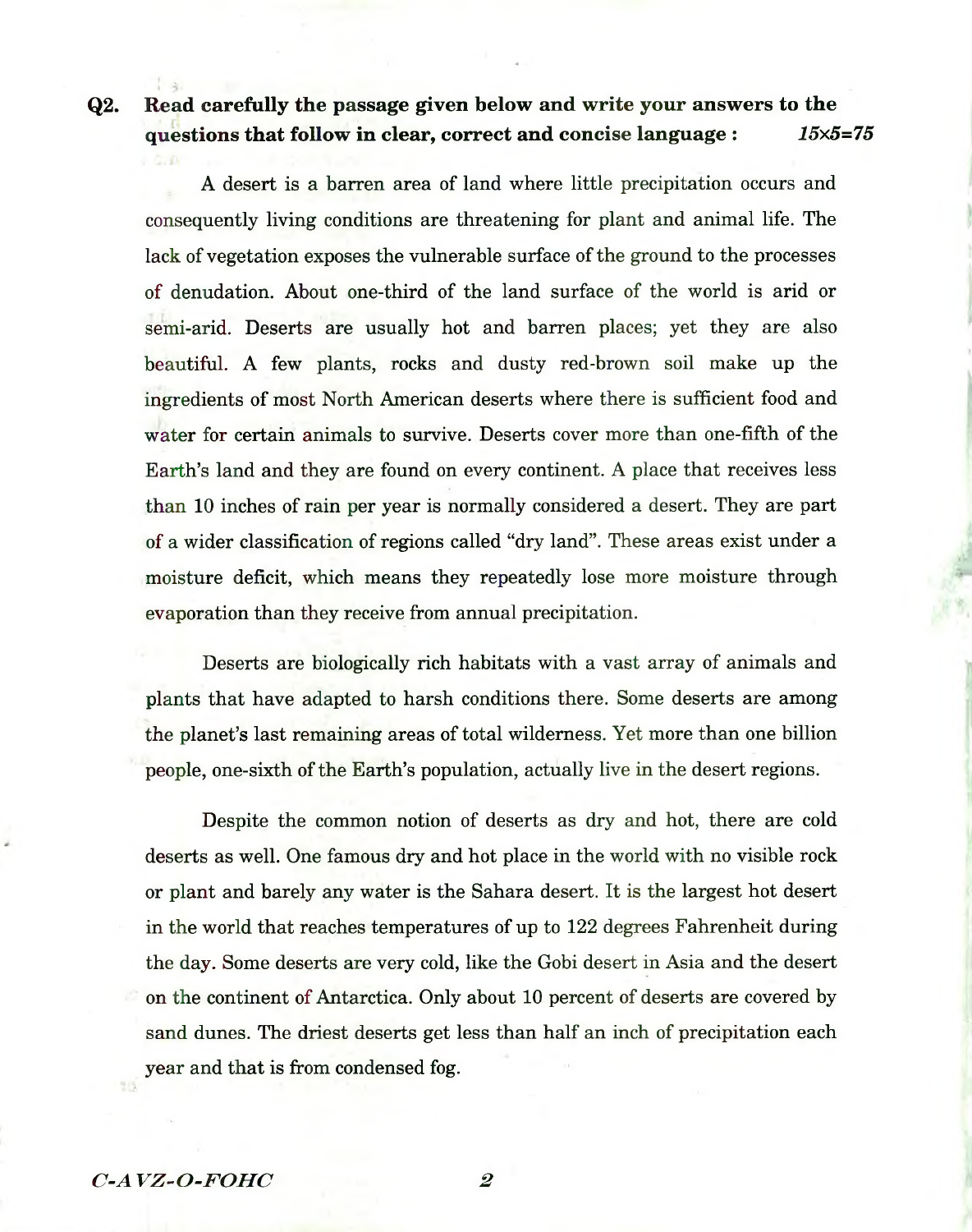Desert animals have adapted ways to help them keep cool and use less  $\overline{a}$ water. Camels, for example, can go for days without food and water. The hump stores fat, which can be used as both a food and a water source for the animal when the going gets tough. Camels also have thick hair in their ears for keeping out sand; they also sport closable nostrils, an eye membrane, and wide feet that act like snow-shoes in the land.

Desert plants may have to go without fresh water for years at a time. Some plants have adapted to the arid climate by growing long roots that tap *water* from deep underground. Other plants, such as cacti, have special means of storing and conserving water. Many desert plants can live to be hundreds of years old.

Some of the world's semi-arid regions are turning into deserts at an alarming rate. This process, known as "desertification", is not caused by drought, but usually arises from the demands of human population that settles on the semi-arid lands to grow crops and graze animals. The pounding of the soil by the hooves of livestock may degrade the soil and encourage erosion by wind and water. Global warming also threatens to change the ecology of deserts. Higher temperature may produce an increasing number of wildfires that alter desert landscape by eliminating slow-growing trees and shrubs and replacing them with fast-growing grasses.

# *Questions:*

| (a) | Explain what you understand by 'barren and dry land'.                                              | 15 |
|-----|----------------------------------------------------------------------------------------------------|----|
| (b) | What do you understand by rich habitats?                                                           | 15 |
| (c) | How have desert animals and plants in arid climate adapted themselves<br>to the use of less water? | 15 |
| (d) | Describe the process of desertification.                                                           | 15 |
| (e) | What are the camel's two most visible features that make it perfect for<br>deserts?                | 15 |

*C-A VZ-O -FO H C 3*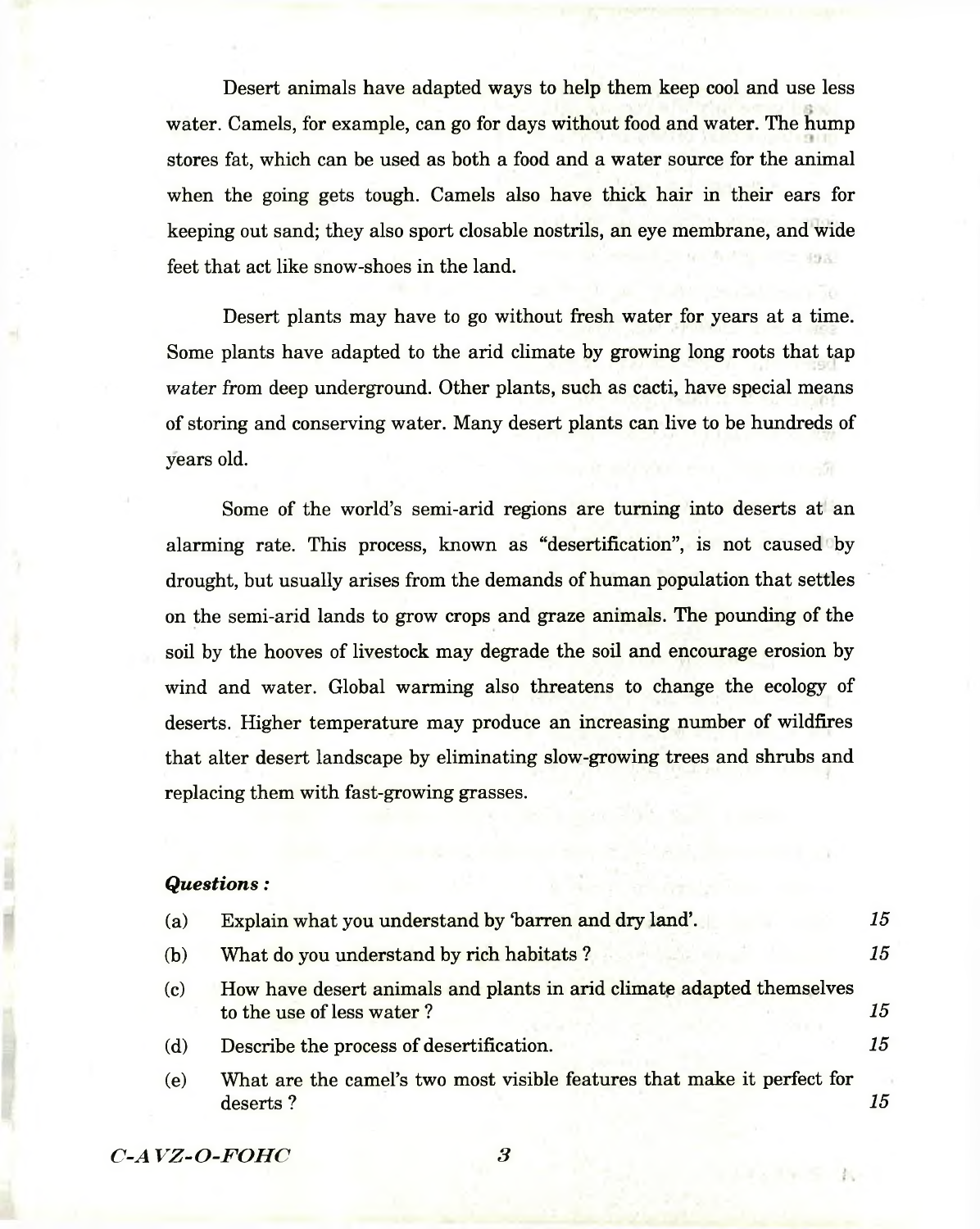# **Q3. Make a precis of the following passage in about one-third of its length. Do not give a title to it. The precis should be written in your own language. 75**

The means may be equated to a seed, the end to a tree; and there is just the same inviolable connection between the means and the end as there is between the seed and the tree. I am not likely to obtain the result flowing from the worship of God by laying myself prostrate before Satan. If, therefore, anyone were to say; 'I want to worship God; it does not matter that I do so by means of Satan', it would be set down as ignorant folly. We reap exactly as we sow.

If I want to deprive you of your watch, I shall certainly have to fight for it; if I want to buy your watch, I shall have to pay you for it; and if I want it as a gift, I shall have to plead for it; and according to the means I employ, the watch is a stolen property, my own property, or a donation. Thus we see three different results from three different means. Will you still say that means do not matter ?

Let us proceed a little further. A well-armed man has stolen your property; you have harboured the thought of his act; you are filled with anger; you argue that you want to punish that rogue, not for your own sake, but for the good of your neighbours; you have collected a number of armed men, you want to take his house by assault; he is duly informed of it, he runs away; he, too, is incensed. He collects his brother-robbers, and sends you a defiant message that he will commit robbery in broad daylight. You are strong, you do not fear him, you are prepared to receive him. Meanwhile, the robber pesters your neighbours. They complain before you. You reply that you are doing all for their sake, you do not mind that your own goods have been stolen. Your neighbours reply that the robber never pestered them before, and that he commenced his depredations only after you declared hostilities against him. You are between Scylla and Charybdis. You are full of pity for the poor men. What they say is true. What are you to do ? You will be disgraced if you now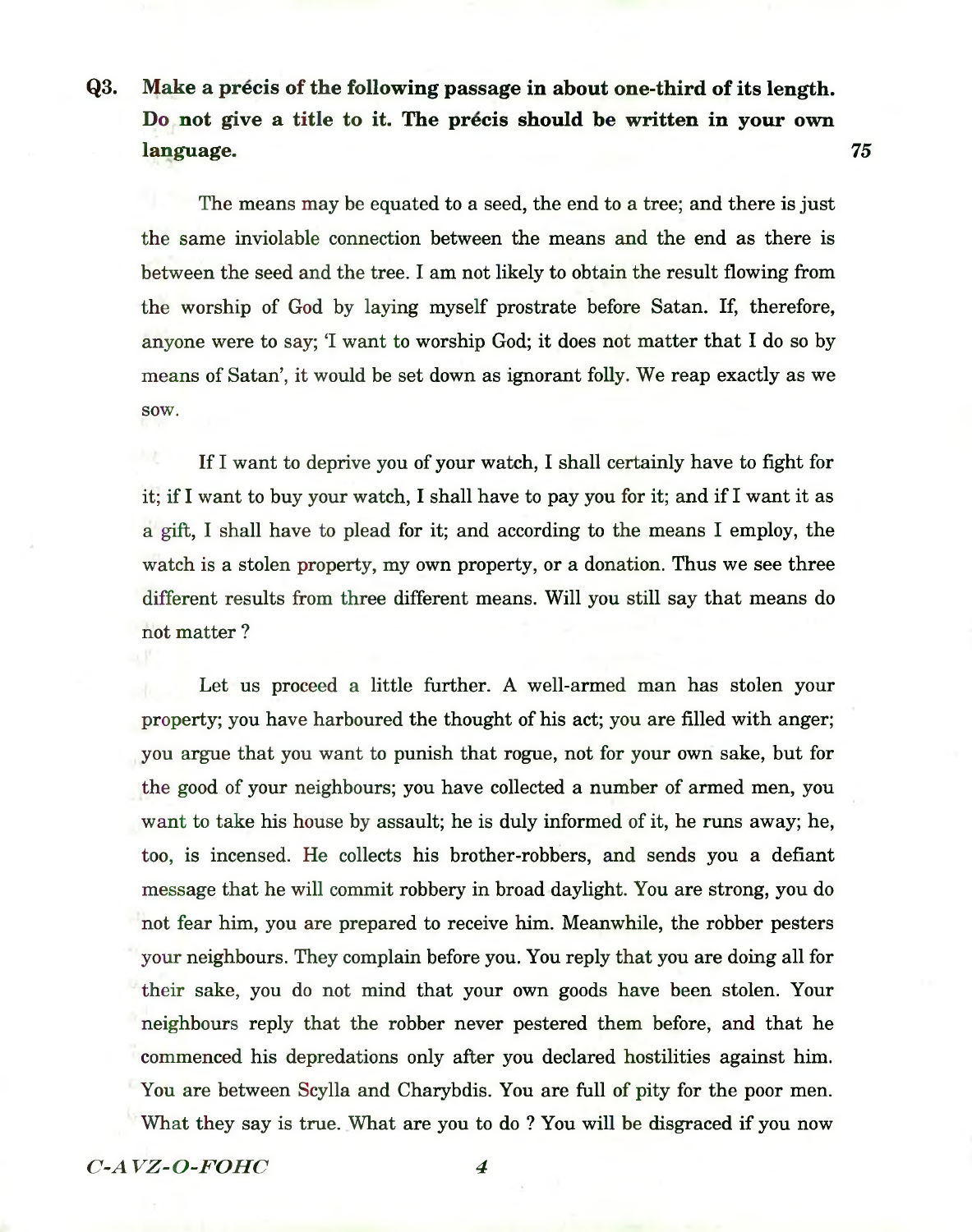leave the robber alone. You, therefore, tell the poor men: 'Never mind. Come, my wealth is yours. I will give you arms. I will train you how to use them; you should belabour the rogue; don't you leave him alone.' And so the battle grows. The robbers increase in numbers; your neighbours have deliberately put themselves to inconvenience. Thus the result of wanting to take revenge upon the robber is that you have disturbed your own peace; you are in perpetual fear of being robbed and assaulted; your courage has given place to cowardice. If you patiently examine the argument, you will see that I have not overdrawn the picture. This is one of the means.

Now let us examine the other. You set this armed robber down as an ignorant brother, you intend to reason with him at a suitable opportunity; you argue that he is, after all, a fellow man; you do not know what prompted him to steal. You, therefore, decide that when you can, you will destroy the man's motive for stealing. Whilst you are thus reasoning with yourself, the man comes again to steal. Instead of being angry with him, you take pity on him. Henceforth, you keep your doors and windows open, you change your sleeping place, and you keep your things in a manner most accessible to him. The robber comes again and is confused as all this is new to him; nevertheless, he takes away your things. But his mind is agitated. He enquires about you in the village, he comes to learn about your broad and loving heart; he repents, he begs your pardon, returns you your things, and leaves off the stealing habit. He becomes your servant, and you find for him honourable employment. This is the second method.

Thus, you see, different means have brought about totally different results. I do not wish to deduce from this that robbers will act in the above manner or that all will have the same pity and love like you. I only wish to show that fair means alone can produce fair results, and that, at least in the majority of cases, if not indeed in all, the force of love and pity is infinitely greater than the force of arms. There is harm in the exercise of force, never in that of pity. *(766 words)*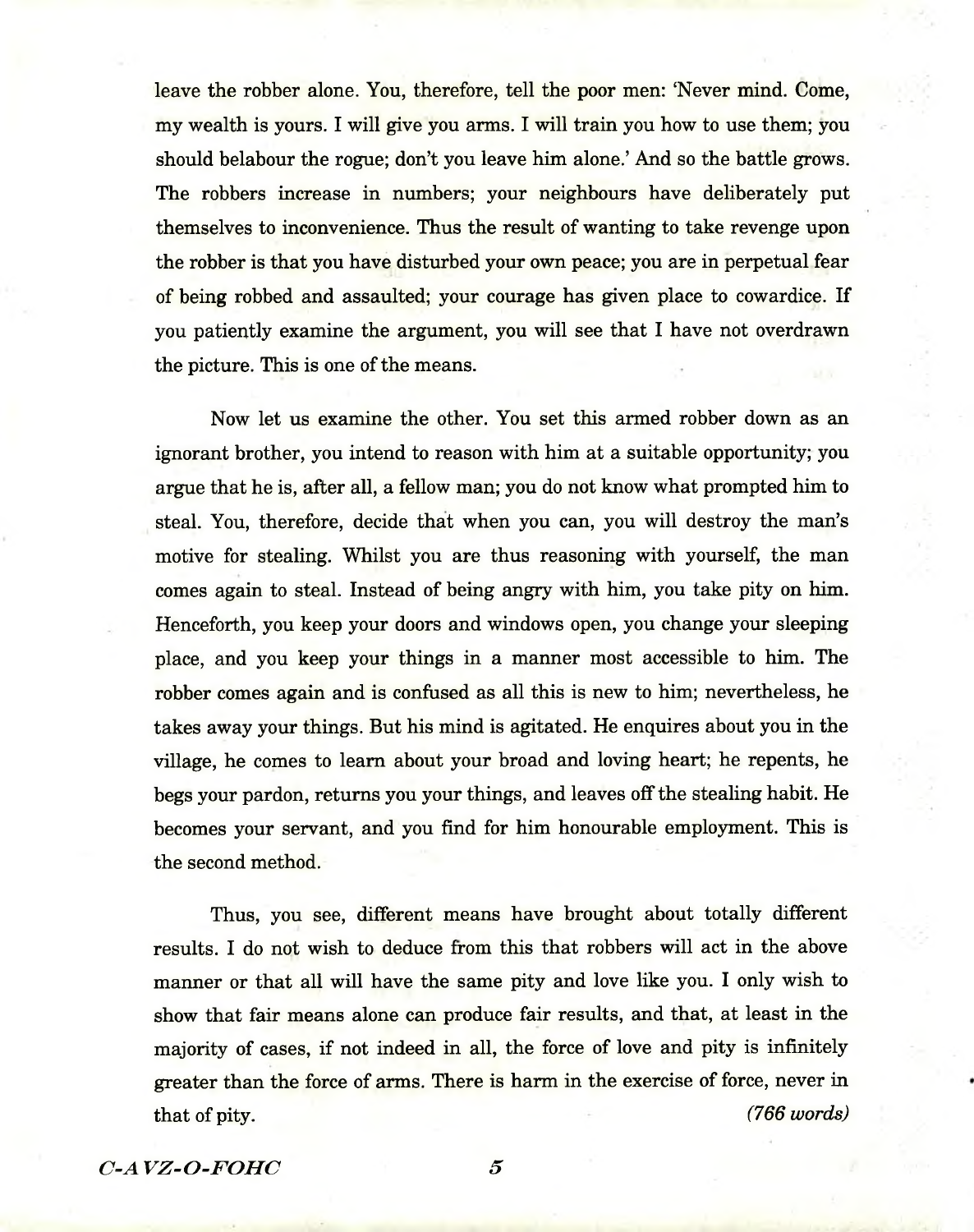**Q4. (a) Rewrite the following sentences after making necessary corrections. Do not make unnecessary changes in the original sentence.** *1x10=10*

- (i) He enjoyed during the holidays.
- (ii) Whoever works hard he will win.
- (iii) The man who knocked at the door was stranger.
- (iv) I asked my colleague when was he going to his home town.
- (v) Besides clothes, the shopkeeper deals with cosmetics too.
- (vi) He is desirous for joining the army.
- (vii) The judge said that the truth always triumphed.
- (viii) One should help his friend in difficulty.
- (ix) Sachin Tendulkar is the best batsman India has produced, isn't it?
- (x) More you read less you understand.

# **(b) Supply the missing words :** *1x5=5*

- (i) Mr. Sharma is senior\_\_\_\_\_\_\_\_\_ Mr. Verma.
- (ii) He is \_\_\_\_\_\_\_\_\_\_\_ poor to afford travelling by air.
- (iii) More than 160 million people suffer \_\_\_\_\_\_\_\_\_\_\_ malaria.
- (iv) Beware\_\_\_\_\_\_\_\_\_\_ pickpockets.
- (v) Time and\_\_\_\_\_\_\_\_\_\_wait for none.

### **(c) Use the correct forms of the verbs given in brackets :** *1x5=5*

- (i) Your friends \_\_\_\_\_\_\_\_\_\_\_\_\_ for you for over an hour. (wait)
- (ii) It is not worth \_\_\_\_\_\_\_\_\_\_\_\_\_\_\_ so much money for this concert. (pay)
- (iii) When I reached the station, the train \_\_\_\_\_\_\_\_\_\_\_\_\_. (leave)
- (iv) I \_\_\_\_\_\_\_\_\_\_\_\_\_\_\_ the Taj Mahal last month, (visit)
- (v) The criminal\_\_\_\_\_\_\_\_\_\_the victim with a blunt object, (attack)

*C*-*AVZ*-*O-FOHC* 6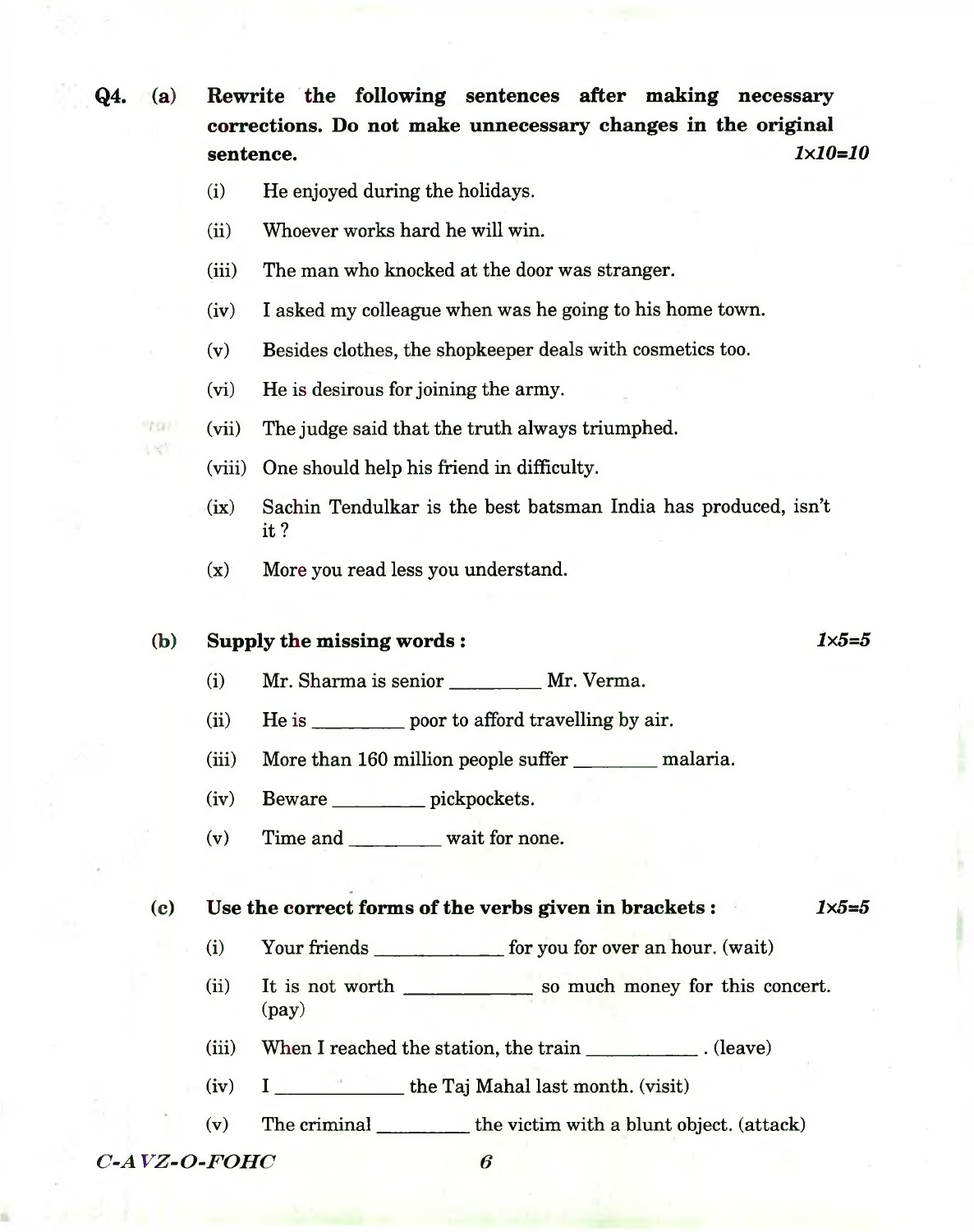## **(d) Write the antonyms of the following: •** *1x5=5*

- (i) Arrival
- (ii) Introvert
- (iii) Ascend
- (iv) Save
- (v) Mortal

# **Q5. (a) Rewrite each of the following sentences as directed without changing the meaning :** *1x10=10*

- (i) He is too arrogant to listen to advice. (Change into a complex sentence)
- (ii) He said to me, "What is your name ?" (Change into indirect speech)
- (iii) My mother asked me if I had finished my breakfast. (Change into direct speech)
- (iv) The people will make him president. (Change into passive voice)
- (v) My pocket has been picked. (Change into active voice)
- (vi) He confessed that he was guilty. (Change into a simple sentence)
- (vii) He ran fast to reach the bus stop. (Change into an interrogative sentence)
- (viii) To the best of my knowledge, he is a vegetarian. (Begin the sentence : As far as ...)
- $(ix)$  A.R. Rehman is a versatile music composer,  $\sim$ (Supply an appropriate tag question)
- (x) It is a pity that a noble person should suffer. (Change into an exclamatory sentence)

*C-AVZ-O-FOHC* 7